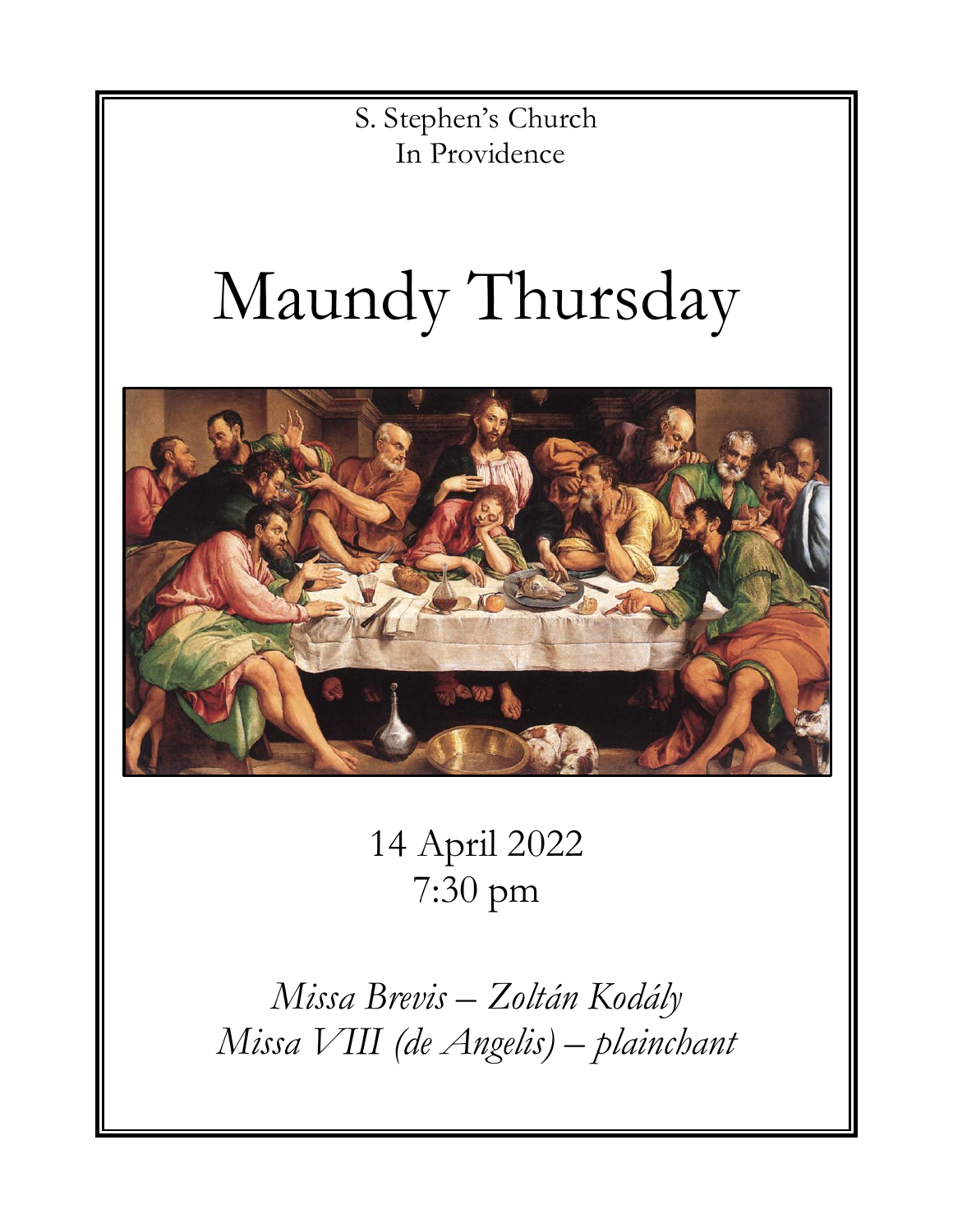Cover Art: *The Last Supper* (c. 1546) by Jacopo Bassano (1510 *–* 1592). Oil on canvas. Galleria Borghese, Rome, Italy.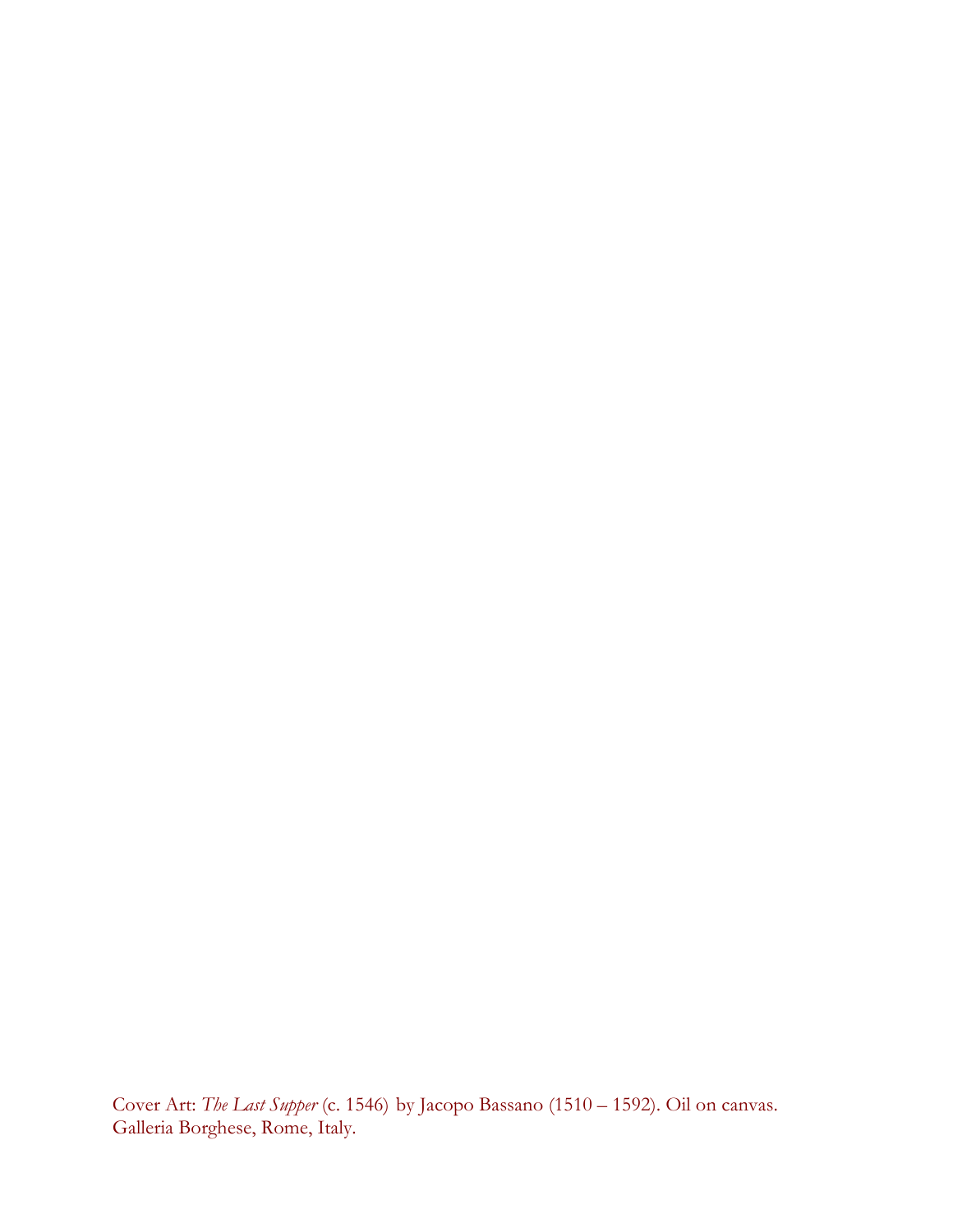# **THE OPENING RITE**

### **ORGAN VOLUNTARY** – *Méditation Maurice Duruflé (1902 – 1986)*

**HYMN 305** – "Come, risen Lord, and deign to be our guest" *Rosedale*

**INTROIT** – *Nos autem gloriari (Please remain standing)* Tone VII

But as for us, it behoveth us to glory in the Cross of our Lord Jesus Christ: in whom is our salvation, our life, and resurrection; by whom we were saved, and obtained our freedom. *Ps.* God be merciful unto us, and bless us: and shew us the light of his countenance, and be merciful unto us. But as for us. . .

#### **COLLECT FOR PURITY**

Almighty God, unto whom all hearts are open, all desires known, and from whom no secrets are hid: Cleanse the thoughts of our hearts by the inspiration of thy Holy Spirit, that we may perfectly love thee, and worthily magnify thy holy Name; through Christ our Lord. **Amen.**

#### **SUMMARY OF THE LAW**

Hear what our Lord Jesus Christ saith: Thou shalt love the Lord thy God with all thy heart, and with all thy soul, and with all thy mind. This is the first and great commandment. And the second is like unto it: Thou shalt love thy neighbor as thyself. On these two commandments hang all the Law and the Prophets.

#### **KYRIE ELEISON**

| Kyrie eleison.   | Lord, have mercy upon us.   |
|------------------|-----------------------------|
| Christe eleison. | Christ, have mercy upon us. |
| Kyrie eleison.   | Lord, have mercy upon us.   |

#### **GLORIA IN EXCELSIS**

Gloria in excelsis Deo *Glory be to God on high*

*Bells may be rung during the opening fanfare.*

Et in terra pax hominibus bonae voluntatis. Laudamus te, benedicimus te, adoramus te, glorificamus te, gratias agimus tibi propter magnam gloriam tuam. Domine Deus, Rex coelestis, Deus

*And in earth peace, good will towards men. We praise thee, we bless thee, we worship thee, we glorify thee. We give thanks to thee for thy great glory. O Lord God, heavenly king, God the Father Almighty. O Lord, the only begotten Son Jesus Christ; O Lord*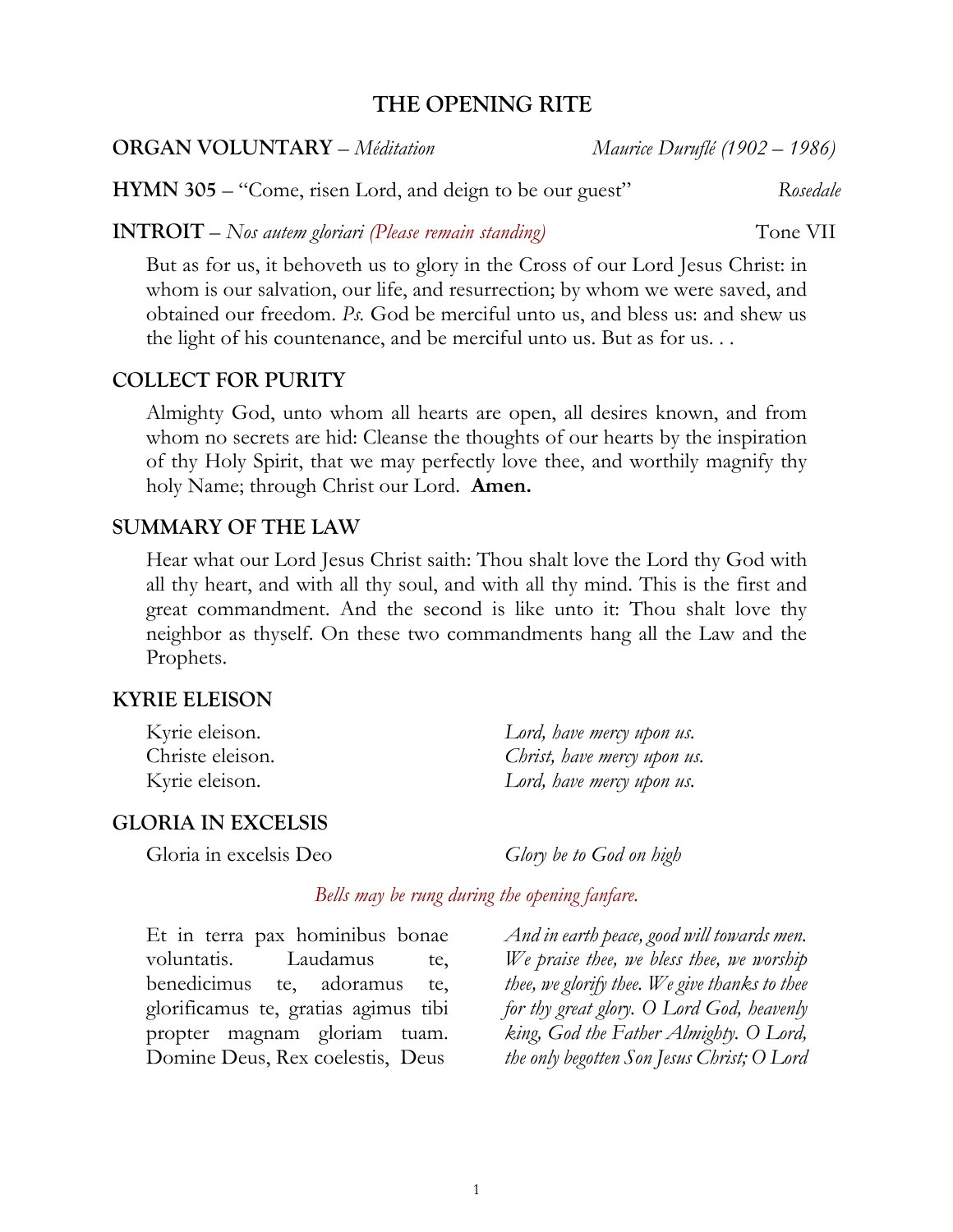Pater omnipotens. Domine Fili unigenite Jesu Christe. Domine Deus, Agnus Dei, Filius Patris, qui tollis peccata mundi, miserere nobis; qui tollis peccata mundi, suscipe deprecationem nostram. Qui sedes ad dexteram Patris, miserere nobis. Quoniam tu solus Sanctus, tu solus Dominus, tu solus Altissimus, Jesu Christe, cum Sancto Spiritu: in Gloria Dei Patris. Amen.

*God, Lamb of God, Son of the Father, that takest away the sins of the world, have mercy upon us. Thou that takest away the sins of the world, receive our prayer. Thou that sittest at the right hand of God the Father, have mercy upon us. For thou only art holy; thou only art the Lord; thou only, O Christ, with the Holy Ghost art most high in the glory of God the Father. Amen.*

*Note: After the Gloria on Maundy Thursday the organ remains silent until the Gloria at the Easter Vigil.*

**COLLECT OF THE DAY** *(Maundy Thursday) (Please remain standing)*

*Celebrant* The Lord be with you. *People* **And with thy spirit.** *Celebrant* Let us pray.

Almighty Father, whose dear Son, on the night before he suffered, did institute the Sacrament of his Body and Blood: Mercifully grant that we may thankfully receive the same in remembrance of him who in these holy mysteries giveth us a pledge of life eternal, the same thy Son Jesus Christ our Lord; who now liveth and reigneth with thee and the Holy Spirit ever, one God, world without end. **Amen.**

# **THE LITURGY OF THE WORD**

# **OLD TESTAMENT READING** – *Exodus 12:1-4, 11-14 (Please be seated)*

The Lord said to Moses and Aaron in the land of Egypt, This month shall be for you the beginning of months; it shall be the first month of the year for you. Tell all the congregation of Israel that on the tenth day of this month they shall take every man a lamb according to their fathers' houses, a lamb for a household; and if the household is too small for a lamb, then a man and his neighbor next to his house shall take according to the number of persons; according to what each can eat you shall make your count for the lamb. In this manner you shall eat it: your loins girded, your sandals on your feet, and your staff in your hand; and you shall eat it in haste. It is the Lord's passover. For I will pass through the land of Egypt that night, and I will smite all the first-born in the land of Egypt, both man and beast; and on all the gods of Egypt I will execute judgments: I am the Lord. The blood shall be a sign for you, upon the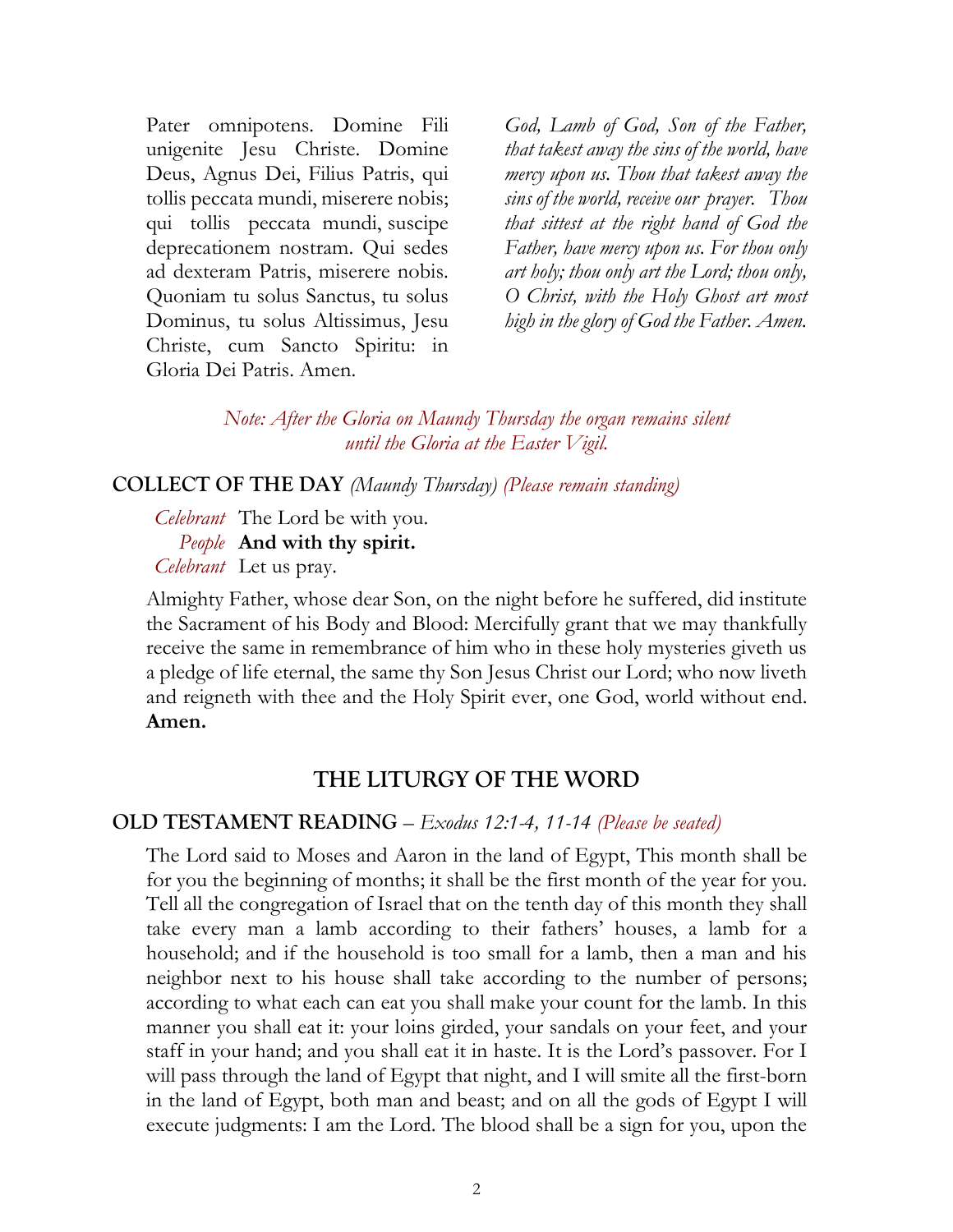houses where you are; and when I see the blood, I will pass over you, and no plague shall fall upon you to destroy you, when I smite the land of Egypt. This day shall be for you a memorial day, and you shall keep it as a feast to the Lord; throughout your generations you shall observe it as an ordinance for ever.

*Reader* The word of the Lord. *People* **Thanks be to God.**

**GRADUAL** – *Oculi omnium (Please remain seated)* Tone V

The eyes of all wait upon thee, O Lord: and thou givest them their meat in due season. *V.* Thou openest thy hand: and fillest all things living with plenteousness.

# **EPISTLE READING** – *1 Corinthians 11:23-26*

For I received from the Lord what I also delivered to you, that the Lord Jesus on the night when he was betrayed took bread, and when he had given thanks, he broke it, and said, "This is my body which is for you. Do this in remembrance of me." In the same way also the cup, after supper, saying, "This cup is the new covenant in my blood. Do this, as often as you drink it, in remembrance of me." For as often as you eat this bread and drink the cup, you proclaim the Lord's death until he comes.

*Reader* The word of the Lord. *People* **Thanks be to God.**

# **TRACT** – *Ab ortu solis (Please stand)* Tone VIII

From the rising of the sun even unto the going down of the same: my Name shall be great among the Gentiles. *V*. And in every place incense shall be offered unto my Name, and a pure offering: for my Name shall be great among the heathen. *V.* Come, eat of my bread: and drink of the wine which I have mingled.

# **THE HOLY GOSPEL** *(Please remain standing)*

- *Deacon* The Lord be with you.
- *People* **And with thy spirit.**
- *Deacon*  $\blacksquare$  The Holy Gospel of our Lord Jesus Christ according to John. [13:1-15]

# *People* **Glory be to thee, O Lord.**

Now before the feast of the Passover, when Jesus knew that his hour had come to depart out of this world to the Father, having loved his own who were in the world, he loved them to the end. And during supper, when the devil had already put it into the heart of Judas Iscariot, Simon's son, to betray him, Jesus, knowing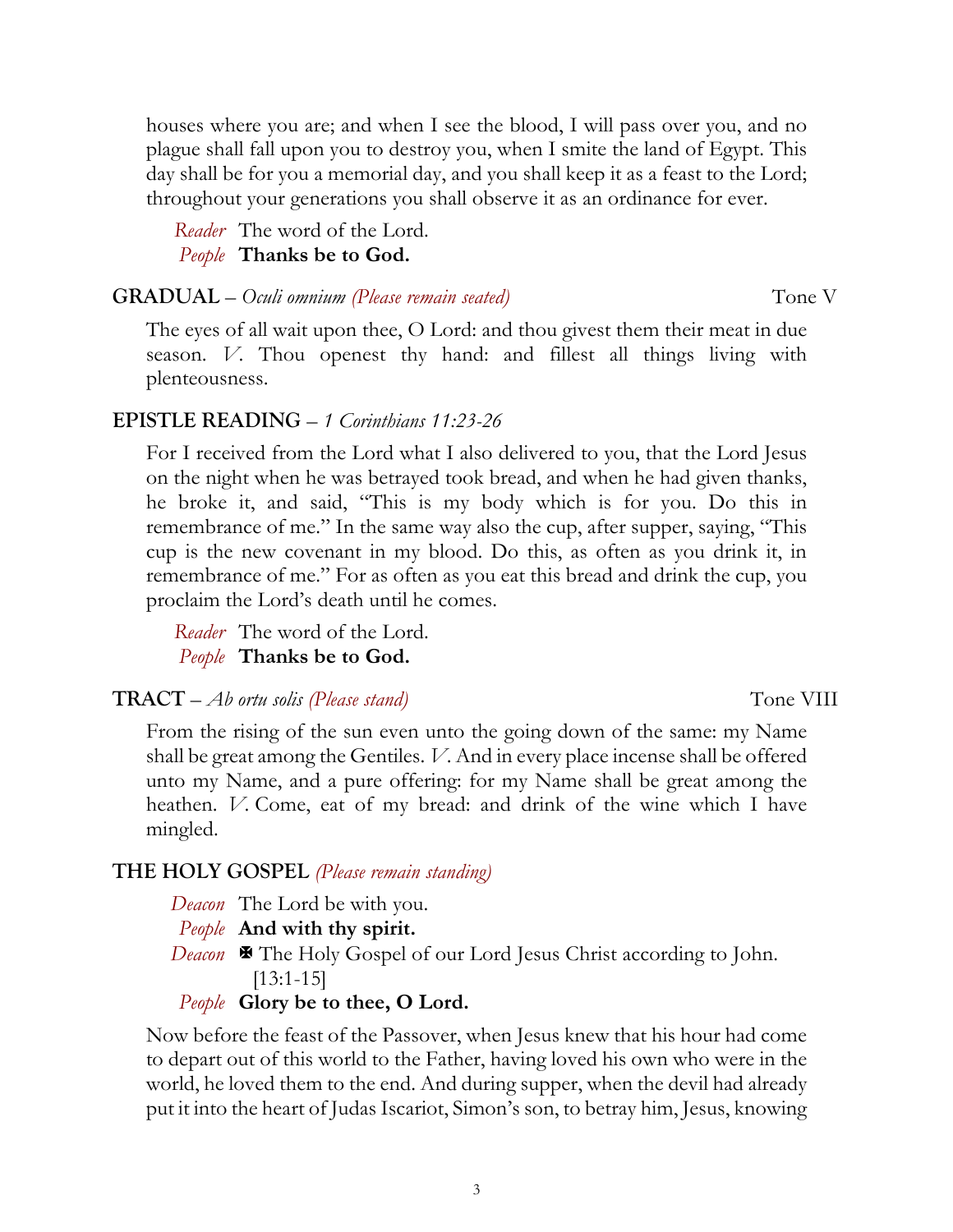that the Father had given all things into his hands, and that he had come from God and was going to God, rose from supper, laid aside his garments, and girded himself with a towel. Then he poured water into a basin, and began to wash the disciples' feet, and to wipe them with the towel with which he was girded. He came to Simon Peter; and Peter said to him, "Lord, do you wash my feet?" Jesus answered him, "What I am doing you do not know now, but afterward you will understand." Peter said to him, "You shall never wash my feet." Jesus answered him, "If I do not wash you, you have no part in me." Simon Peter said to him, "Lord, not my feet only but also my hands and my head!" Jesus said to him, "He who has bathed does not need to wash, except for his feet, but he is clean all over; and you are clean, but not every one of you." For he knew who was to betray him; that was why he said, "You are not all clean." When he had washed their feet, and taken his garments, and resumed his place, he said to them, "Do you know what I have done to you? You call me Teacher and Lord; and you are right, for so I am. If I then, your Lord and Teacher, have washed your feet, you also ought to wash one another's feet. For I have given you an example, that you also should do as I have done to you."

*Deacon* The Gospel of the Lord. *People* **Praise be to thee, O Christ.**

**SERMON** *Fr. Straley, Rector*

#### **THE WASHING OF FEET**

#### **THE INVITATION** *(The congregation stands)*

Fellow servants of our Lord Jesus Christ: On the night before his death, Jesus set an example for his disciples by washing their feet, an act of humble service. He taught that strength and growth in the life of the Kingdom of God come not by power, authority, or even miracle, but by such lowly service. We all need to remember his example, but none stand more in need of this reminder than those whom the Lord has called to the ordained ministry.

Therefore, I invite you who share in the royal priesthood of Christ to come forward, that I may recall whose servant I am by following the example of my Master. But come remembering his admonition that what will be done for you is also to be done by you to others, for "a servant is not greater than his master, nor is one who is sent greater than the one who sent him. If you know these things, blessed are you if you do them."

*The congregation sits. Those desiring to have their feet washed should come forward to the chairs. During the ceremony the following Antiphons are sung.*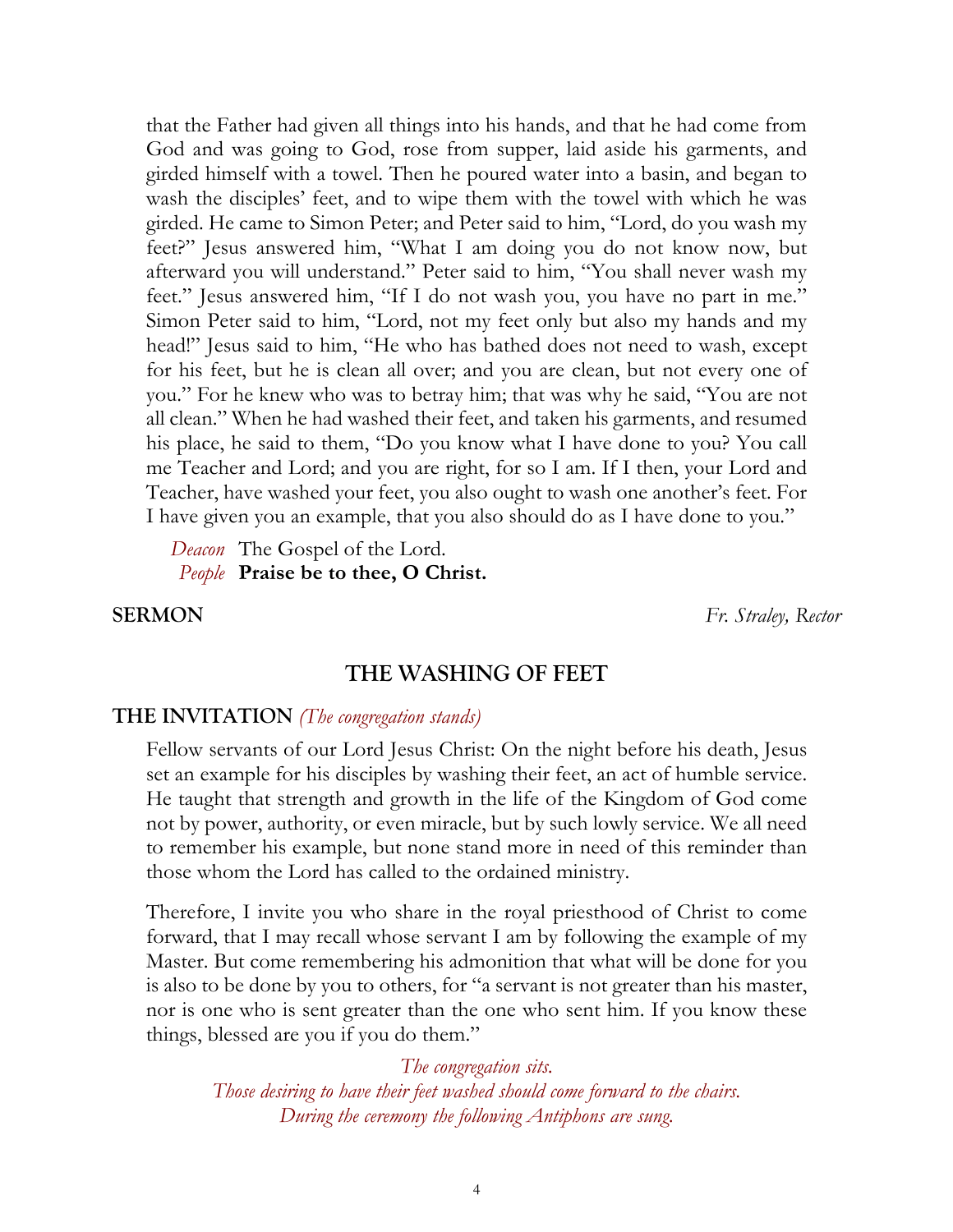# **ANTIPHON 1** – *Mandatum novum* and *Mode III*

A new commandment give I unto you: that ye love one another as I have loved you, saith the Lord. *Ps.* Blessed are those that are undefiled in the way: and walk in the law of the Lord. *Repeat Antiphon.*

# **ANTIPHON 2 –** *Dominus Jesus* **Tone II**

The Lord Jesus, after he had supped with his disciples: washed their feet, and said unto them. Know ye what I your Lord and Master have done unto you: I have given you an example that ye should do as I have done to you. Lord, thou art become gracious unto thy land: thou hast turned away the captivity of Jacob. The Lord Jesus, after he had supped with his disciples: washed their feet, and said unto them. Know ye what I your Lord and Master have done unto you: I have given you an example that ye should do as I have done to you.

# **ANTIPHON 3** – *Maneant in vobis* and the set of the Mode VII

Let these three abide in you, faith, hope, and charity: but the greatest of these is charity. *V.* Now abideth faith, hope, and charity these three: but the greatest of these is charity. *Repeat Antiphon.*

# **ANTIPHON 4 –** *Ubi caritas Maurice Duruflé (1902 - 1986)*

Ubi caritas et amor, Deus ibi est. Congregavit nos in unum Christi amor. Exultemus et in ipso jucundemur. Timeamus et amemus Deum vivum. Et ex corde diligamus nos sincero. Ubi caritas… Amen.

# **THE PRAYERS OF THE PEOPLE**

# *The Deacon bids the prayers, saying*

In the power of the Spirit let us pray to the Father through Christ the Savior of the world.

Father, on this, the night he was betrayed, your Son Jesus Christ washed his disciples' feet. We commit ourselves to follow his example of love and service.

# Lord, hear us

# **Lord, graciously hear us.**

On this night, he prayed for his disciples to be one. We pray for the unity of your Church.

5

Lord, hear us **Lord, graciously hear us.**

*Where charity and love are there is God. The love of Christ joined us in one, let us rejoice and be glad in him. Let us fear and love the living God, and love one another with sincerity of heart. Where charity and love. . . Amen.*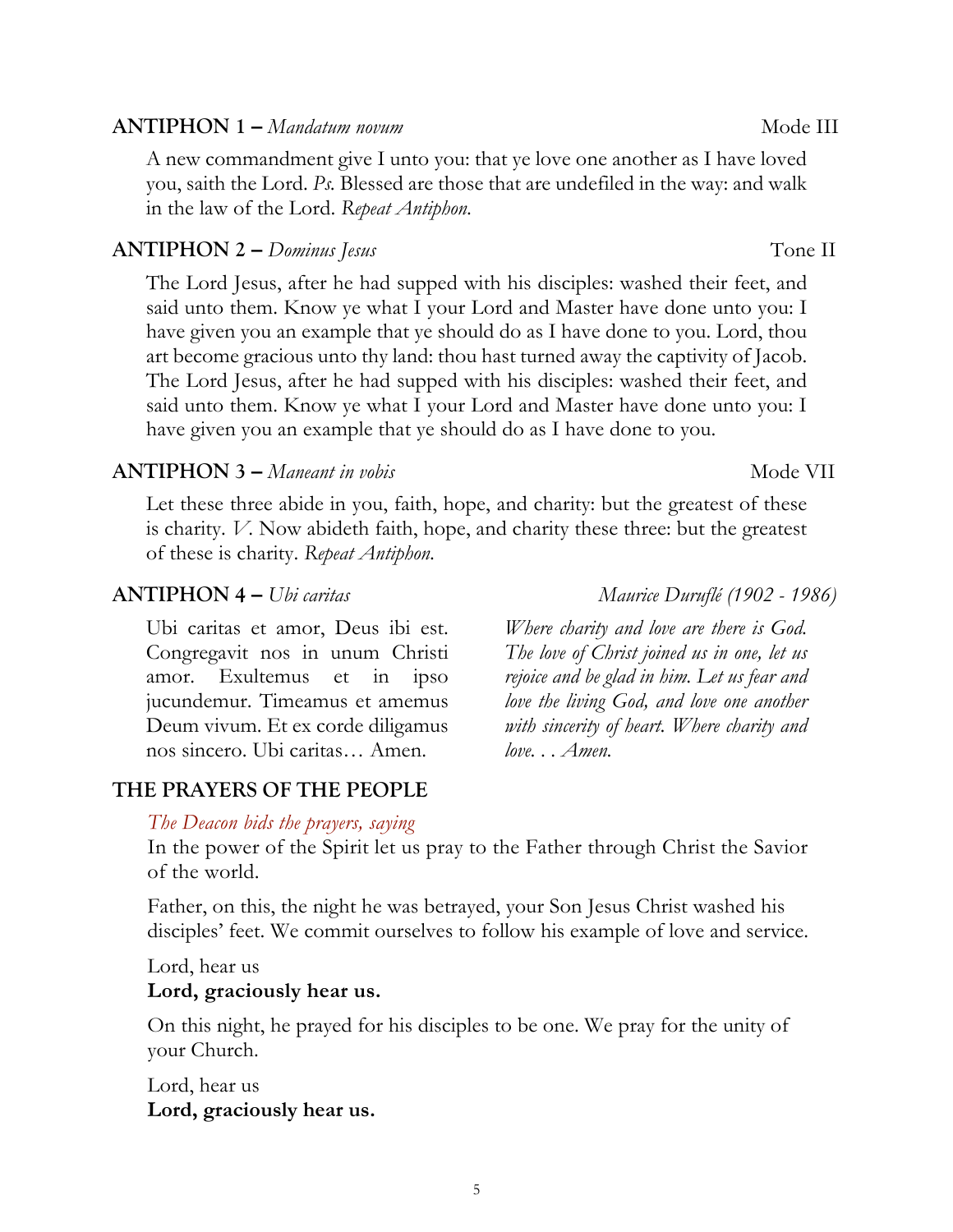On this night, he prayed for those who were to believe through his disciples' message. We pray for the mission of your Church.

Lord, hear us

# **Lord, graciously hear us.**

On this night, he commanded his disciples to love, but suffered rejection himself. We pray for the rejected and unloved.

## Lord, hear us **Lord, graciously hear us.**

On this night, he reminded his disciples that if the world hated them it hated him first. We pray for those who are persecuted for their faith.

# Lord, hear us **Lord, graciously hear us.**

On this night, he accepted the cup of death and looked forward to the new wine of the kingdom. We remember those who have  $\mathbb{F}$  died in the peace of Christ.

Lord, hear us **Lord, graciously hear us.**

# **THE PEACE** *(All stand)*

*Celebrant* The Peace of the Lord be always with you. *People* **And with thy Spirit.**

*Please be seated for the offertory.*

# **THE LITURGY OF THE EUCHARIST**

# **OFFERTORY ANTIPHON** – *Dextera Domini* Tone II

The right hand of the Lord hath the pre-eminence; the right hand of the Lord bringeth mighty things to pass: I shall not die but live, and declare the works of the Lord.

**ANTHEM** – *O vos omnes à 6 Carlo Gesualdo di Venosa (1561 – 1613)*

O vos omnes, qui transitis per viam, attendite et videte, si est dolor sicut dolor meus. Attendite, universi populi, et videte dolor meum.

*O all of you who pass in the way, look and see if there is any sorrow such as my sorrow. Look, all people, and see my sorrow.*

*Please stand for the hymn as the gifts are presented and the gifts, altar, and people are censed.*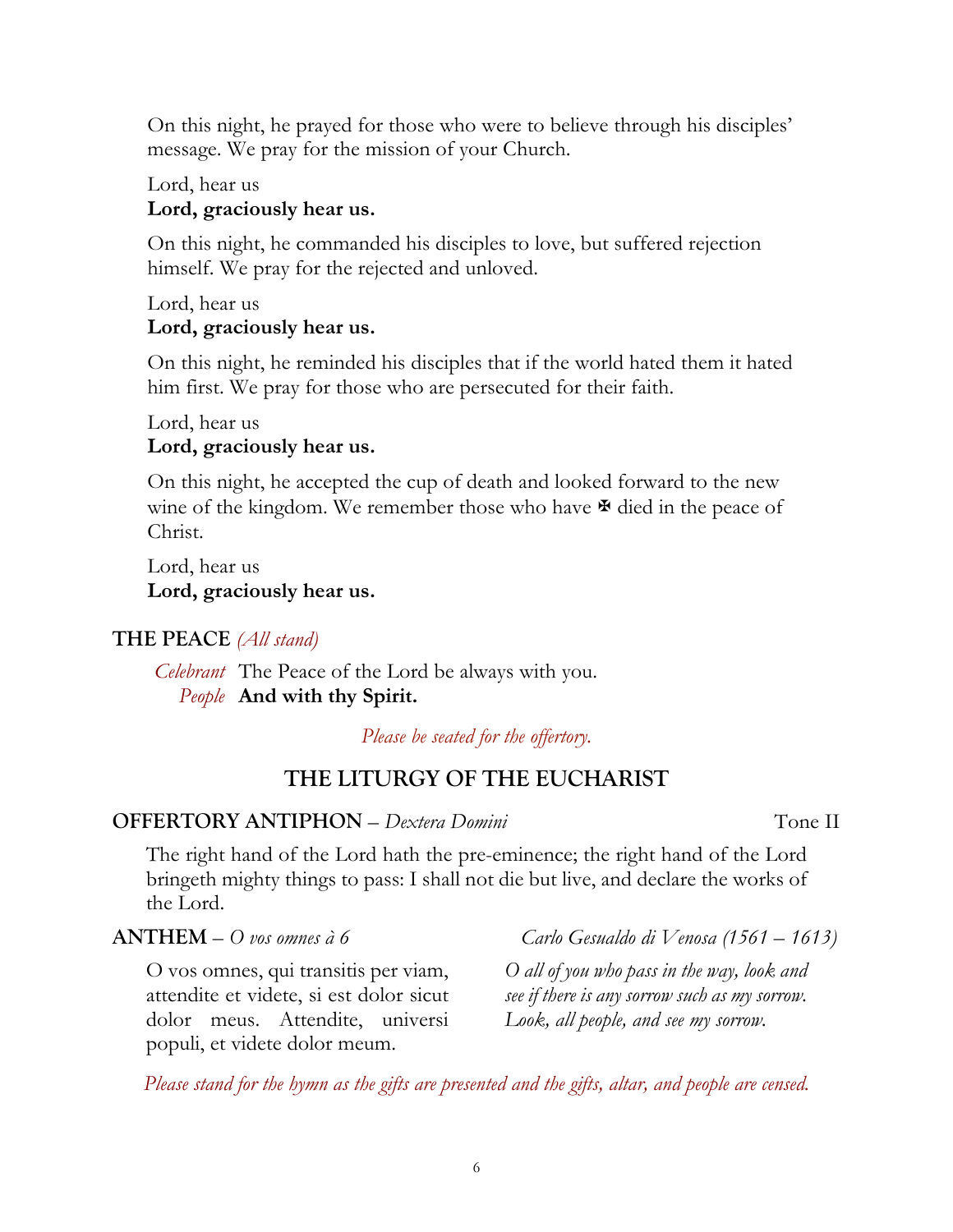**HYMN 320** – "Zion, praise thy Savior, singing" *Lauda Sion Salvatorem*

# **ORATE, FRATRES** *(Please remain standing)*

- *Celebrant* Pray, brothers and sisters, that this my sacrifice and yours may be acceptable to God the Father Almighty.
	- *People* **May the Lord receive this sacrifice at thy hands, to the praise and glory of his Name, both to our benefit and that of all his holy Church.**

### **SURSUM CORDA & PREFACE**

| Celebrant The Lord be with you.                 |
|-------------------------------------------------|
| People And with thy Spirit.                     |
| <i>Celebrant</i> Lift up your hearts.           |
| People We lift them unto to the Lord.           |
| Celebrant Let us give thanks unto our Lord God. |
| People It is meet and right so to do.           |

It is very meet, right, and our bounden duty, that we should at all times, and in all places, give thanks unto thee, O Lord, holy Father, almighty, everlasting God, through Jesus Christ our Lord; who for our sins was lifted high upon the cross, that he might draw the whole world to himself; who by his suffering and death became the author of eternal salvation for all who put their trust in him.

Therefore with Angels and Archangels, and with all the company of heaven, we laud and magnify thy glorious Name; evermore praising thee, and saying,

#### **SANCTUS ET BENEDICTUS**

Sanctus, Sanctus, Sanctus, Dominus Deus Sabaoth: Pleni sunt caeli et terra gloria tua. Hosanna in excelsis. X Benedictus qui venit in nomine Domini. Hosanna in excelsis.

*Holy, holy, holy, Lord God of Hosts: Heaven and earth are full of thy Glory. Glory be to thee, O Lord Most High.*  X *Blessed is he that cometh in the name of the Lord. Hosanna in the highest.* 

# **EUCHARISTIC PRAYER I** *(Please kneel if you are able to do so)*

#### *The Celebrant continues*

All glory be to thee, Almighty God, our heavenly Father, for that thou of thy tender mercy, didst give thine only Son Jesus Christ to suffer death upon the cross for our redemption; who made there, by his one oblation of himself once offered, a full, perfect, and sufficient sacrifice, oblation, and satisfaction, for the sins of the whole world; and did institute, and in his holy Gospel command us to continue, a perpetual memory of that his precious death and sacrifice, until his coming again.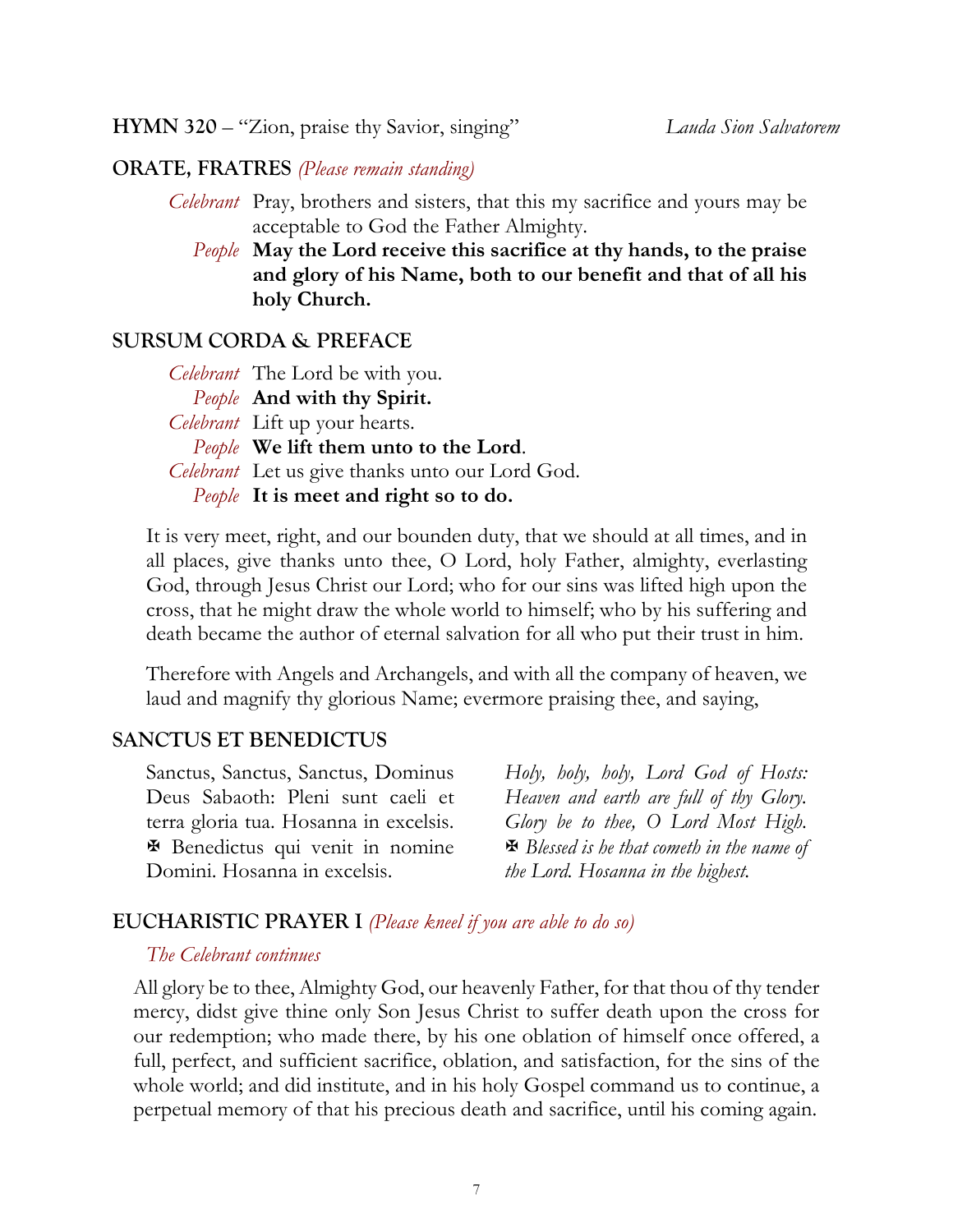For on this night, on this very night in which he was betrayed, he took bread; and when he had given thanks, he brake it, and gave it to his disciples, saying, "Take, eat,

# THIS IS MY BODY, WHICH IS GIVEN FOR YOU. Do this in remembrance of me."

 $\overline{\mathbf{X}}$ 

Likewise, after supper, he took the cup; and when he had given thanks, he gave it to them, saying, "Drink ye all of this;

# FOR THIS IS MY BLOOD OF THE NEW TESTAMENT WHICH IS SHED FOR YOU AND FOR MANY, FOR THE REMISSION OF SINS. Do this, as oft as ye shall drink it, in remembrance of me."

 $\mathbf x$ 

Wherefore, O Lord and heavenly Father, according to the institution of thy dearly beloved Son our Savior Jesus Christ, we, thy humble servants, do celebrate and make here before thy divine Majesty, with these thy holy gifts, which we now offer unto thee, the memorial thy Son hath commanded us to make; having in remembrance his blessed passion and precious death, his mighty resurrection and glorious ascension; rendering unto thee most hearty thanks for the innumerable benefits procured unto us by the same.

And we most humbly beseech thee, O merciful Father, to hear us; and of thy almighty goodness, vouchsafe to bless and sanctify, with thy Word and Holy Spirit, these thy gifts and creatures of bread and wine; that we, receiving them according to thy Son our Savior Jesus Christ's holy institution, in remembrance of his death and passion, may be partakers of his most blessed Body and Blood.

And we earnestly desire thy fatherly goodness mercifully to accept this our sacrifice of praise and thanksgiving; most humbly beseeching thee to grant that, by the merits and death of thy Son Jesus Christ, and through faith in his blood, we, and all thy whole Church, may obtain remission of our sins, and all other benefits of his passion.

And here we offer and present unto thee, O Lord, our selves, our souls and bodies, to be a reasonable, holy, and living sacrifice unto thee; humbly beseeching thee that we, and all others who shall be partakers of this Holy Communion, may worthily receive the most precious Body and Blood of thy Son Jesus Christ, be  $\mathbb{F}$ filled with thy grace and heavenly benediction, and made one body with him, that he may dwell in us, and we in him.

And although we are unworthy, through our manifold sins, to offer unto thee any sacrifice, yet we beseech thee to accept this our bounden duty and service, not weighing our merits, but pardoning our offenses, through Jesus Christ our Lord;

 $\mathbf{\Psi}$  By whom, and with whom, in the unity of the Holy Ghost, all honor and glory be unto thee, O Father Almighty, world without end. **AMEN.**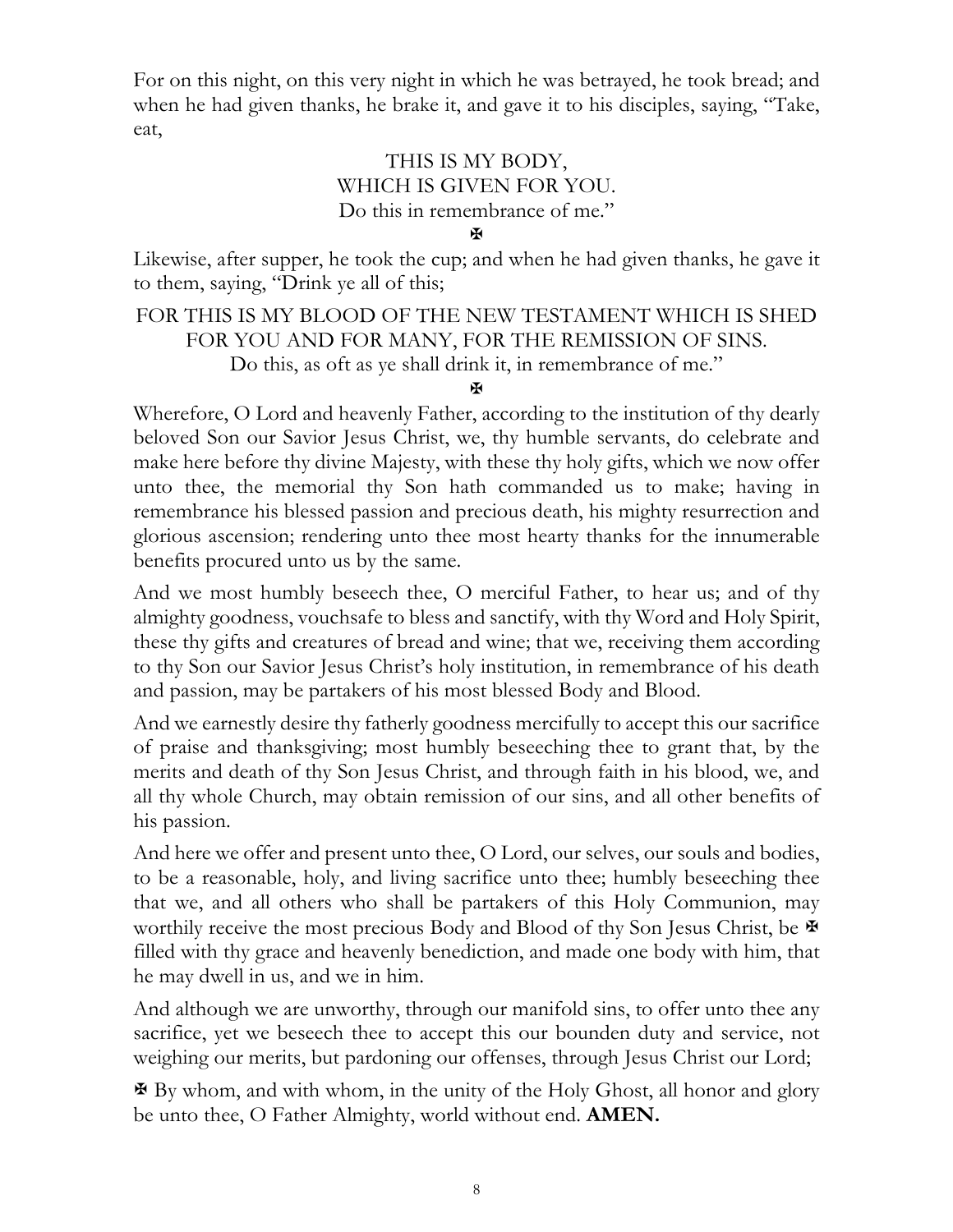#### **THE LORD'S PRAYER** *(For music, see S 119 in the front portion of The Hymnal 1982)*

And now, as our Savior Christ hath taught us, we are bold to say:

**Our Father, who art in heaven, hallowed be thy Name, thy kingdom come, thy will be done, on earth as it is in heaven. Give us this day our daily bread. And forgive us our trespasses, as we forgive those who trespass against us. And lead us not into temptation, but deliver us from evil. For thine is the kingdom, and the power, and the glory, for ever and ever. Amen.**

#### **THE BREAKING OF THE BREAD**

### *Celebrant* Christ our Passover is sacrificed for us; *People* **Therefore let us keep the feast.**

#### **AGNUS DEI**

Agnus Dei, qui tollis peccata mundi, Miserere nobis. Agnus Dei, qui tollis peccata mundi, Miserere nobis. Agnus Dei, qui tollis peccata mundi, Dona nobis pacem.

*O Lamb of God, that takest away the sins of the world, have mercy upon us. O Lamb of God, that takest away the sins of the world, have mercy upon us. O Lamb of God, that takest away the sins of the world, grant us thy peace.*

#### **INVITATION TO COMMUNION – ECCE AGNUS DEI**

- *Celebrant* X Behold the Lamb of God; behold him that taketh away the sins of the world.
	- *People* **Lord, I am not worthy that thou shouldest come under my roof: but speak the word only, and my soul shall be healed.**

#### **COMMUNION ANTIPHON** – *Hoc corpus* Tone I

This is my body, which is broken for you; this cup is the new testament in my blood, saith the Lord: this do ye, as oft as ye take it, in remembrance of me.

# **THE ADMINISTRATION OF HOLY COMMUNION**

*Please come forward to the altar rail and then return to your pew via the passageway on the right. If you are unable to come forward, communion can be brought to you in your pew. All baptized Christians are welcome to receive the Eucharist at the Lord's Table. Gluten-free wafers*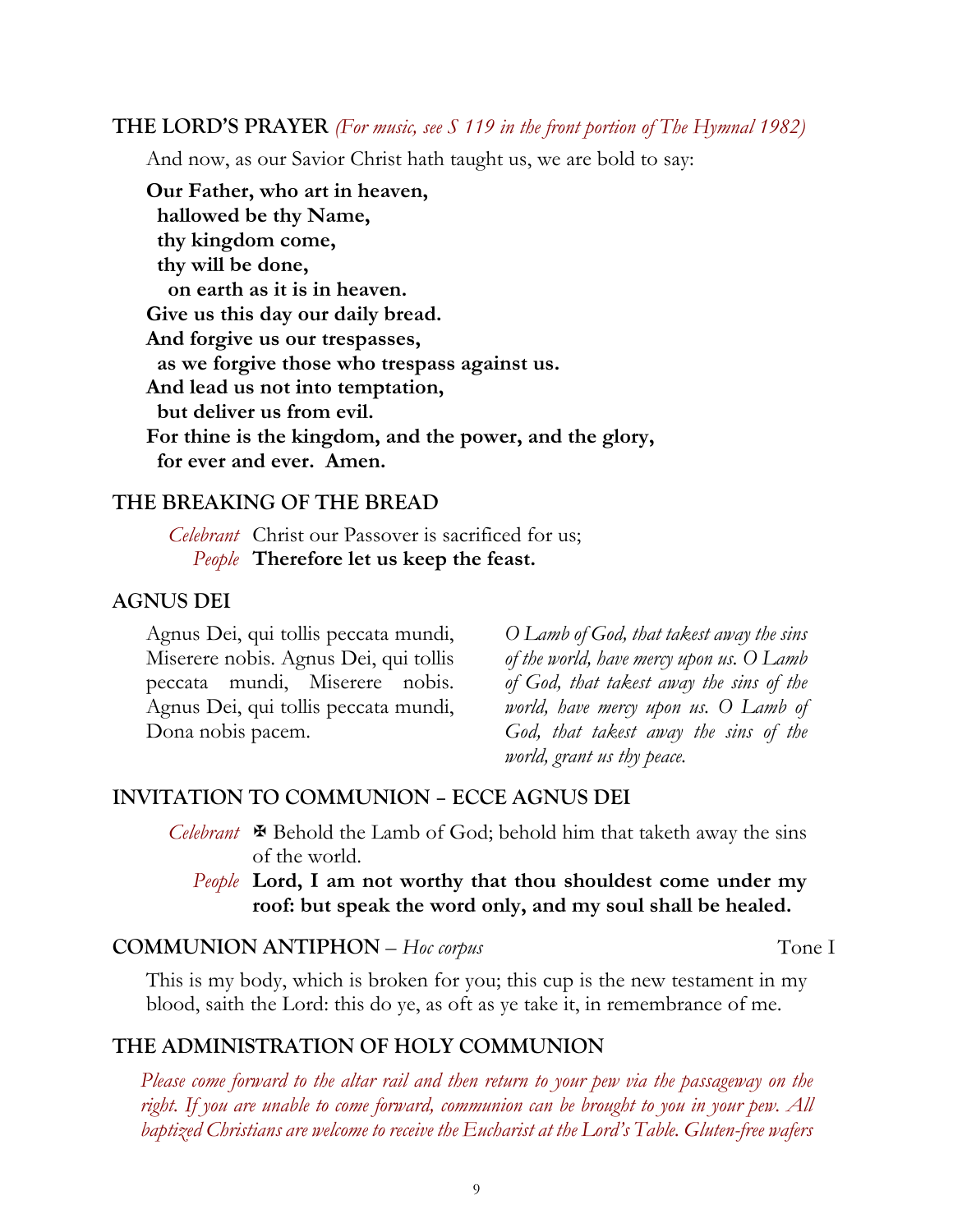*are available. If you are not receiving, you are invited to come forward for a blessing (indicated by crossing your arms over your chest). If you have not been baptized and find yourself drawn to Jesus Christ and life in him, please let one of our clergy know. We would be honored to have a conversation with you about baptism or answer any other questions. Baptism and life in the Body of Christ is open to all.*

**HYMN 314** – "Humbly I adore thee" *Adoro devote*

# **POST-COMMUNION PRAYER**

*Celebrant* Let us pray.

Almighty and everliving God**, we most heartily thank thee for that thou dost feed us, in these holy mysteries, with the spiritual food of the most precious Body and Blood of thy Son our Savior Jesus Christ; and dost assure us thereby of thy favor and goodness towards us; and that we are very members incorporate in the mystical body of thy Son, the blessed company of all faithful people; and are also heirs, through hope, of thy everlasting kingdom. And we humbly beseech thee, O heavenly Father, so to assist us with thy grace, that we may continue in that holy fellowship, and do all such good works as thou hast prepared for us to walk in; through Jesus Christ our Lord, to whom with thee and the Holy Ghost, be all honor and glory, world without end. Amen.**

# **THE PROCESSION TO THE ALTAR OF REPOSE**

*During the singing of the following hymn, the congregation remains kneeling.*

**HYMN 329 –** "Now, my tongue, the mystery telling" *Pange lingua*

*Please note, there is a distinct pause observed between each stanza of the hymn. When the Sacrament is placed upon the Altar of Repose and censed, verses 5*  $\mathcal{Q}$  *6 are sung.* 

# **THE STRIPPING OF THE ALTARS**

*The congregation remains kneeling during the stripping of the Altars.*

**PSALM 22 –** *Deus, Deus meus* Tone II

*Antiphon:* They part my garments among them, and cast lots upon my vesture.

MY God, my God, look upon me; why hast thou forsaken me : and art so far from my health, and from the words of my complaint? 2 O my God, I cry in the day-time, but thou hearest not : and in the night-season also I take no rest. 3 And thou continuest holy : O thou worship of Israel. 4 Our fathers hoped in thee : they trusted in thee, and thou didst deliver them. 5 They called upon thee,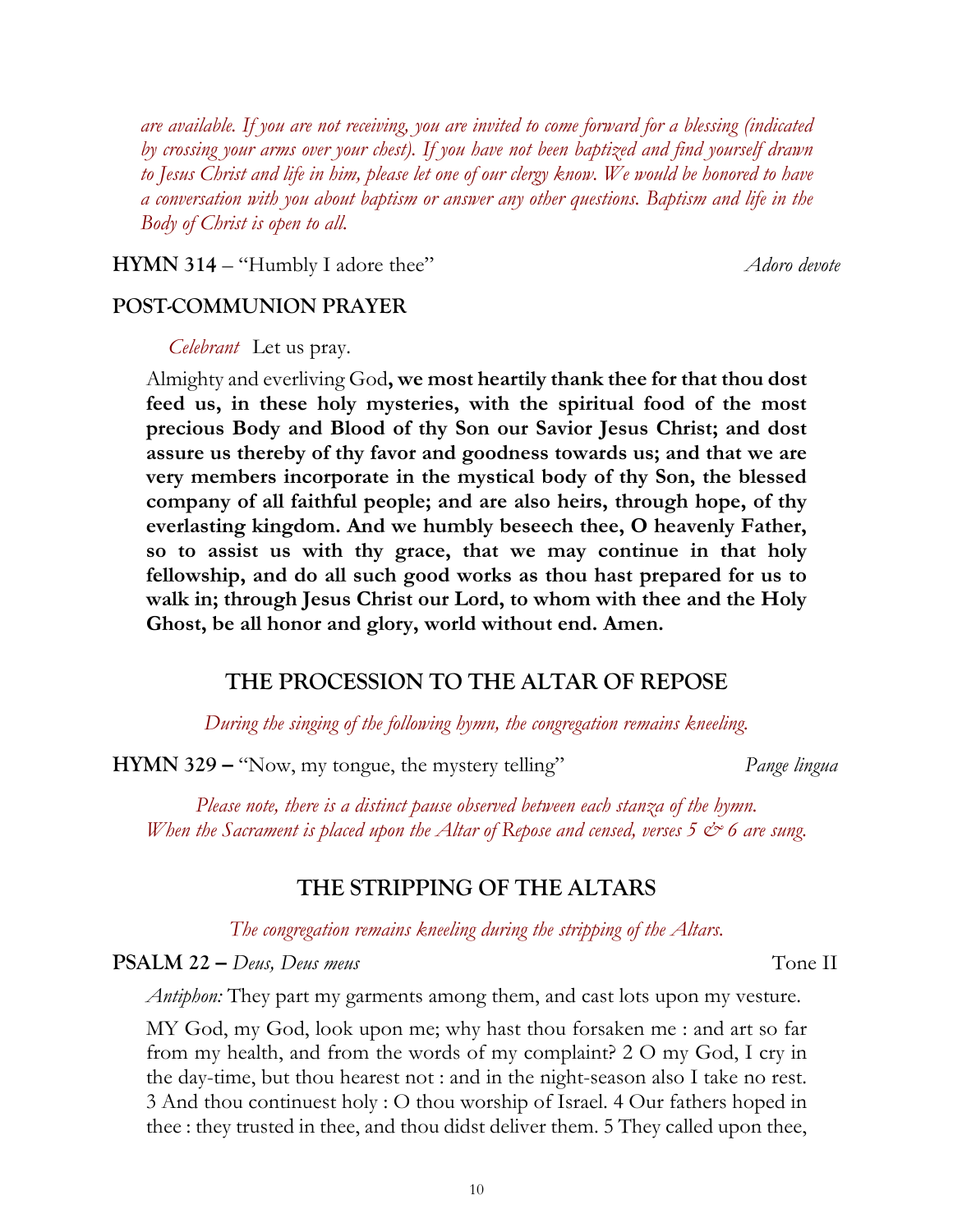and were holpen : they put their trust in thee, and were not confounded. 6 But as for me, I am a worm, and no man : a very scorn of men, and the out-cast of the people. 7 All they that see me laugh me to scorn : they shoot out their lips, and shake their heads, saying, 8 He trusted in God, that he would deliver him : let him deliver him, if he will have him. 9 But thou art he that took me out of my mother's womb : thou wast my hope, when I hanged yet upon my mother's breasts. 10 I have been left unto thee ever since I was born : thou art my God even from my mother's womb. 11 O go not from me, for trouble is hard at hand : and there is none to help me. 12 Many oxen are come about me : fat bulls of Bashan close me in on every side. 13 They gape upon me with their mouths : as it were a ramping and a roaring lion. 14 I am poured out like water, and all my bones are out of joint : my heart also in the midst of my body is even like melting wax. 15 My strength is dried up like a potsherd, and my tongue cleaveth to my gums : and thou shalt bring me into the dust of death. 16 For many dogs are come about me : and the council of the wicked layeth siege against me. 17 They pierced my hands and my feet; I may tell all my bones : they stand staring and looking upon me. 18 They part my garments among them : and cast lots upon my vesture. 19 But be not thou far from me, O Lord : thou art my succour, haste thee to help me. 20 Deliver my soul from the sword : my darling from the power of the dog. 21 Save me from the lion's mouth : thou hast heard me also from among the horns of the unicorns. 22 I will declare thy Name unto my brethren : in the midst of the congregation will I praise thee. 23 O praise the Lord, ye that fear him : magnify him, all ye of the seed of Jacob, and fear him, all ye seed of Israel; 24 For he hath not despised, nor abhorred, the low estate of the poor : he hath not hid his face from him, but when he called unto him he heard him. 25 My praise is of thee in the great congregation : my vows will I perform in the sight of them that fear him. 26 The poor shall eat, and be satisfied they that seek after the Lord shall praise him : your heart shall live for ever. 27 All the ends of the world shall remember themselves, and be turned unto the Lord : and all the kindreds of the nations shall worship before him. 28 For the kingdom is the Lord's : and he is the Governor among the people. 29 All such as be fat upon earth : have eaten, and worshipped. 30 All they that go down into the dust shall kneel before him : and no man hath quickened his own soul. 31 My seed shall serve him : they shall be counted unto the Lord for a generation. 32 They shall come, and shall declare his righteousness : unto a people that shall be born, whom the Lord hath made. *Antiphon.*

*Please remain in the pews until the choir has exited the Lady Chapel and departed the church. Vigil is held at the Altar of Repose in the Lady Chapel until midnight. Please sign up on the sheet located in the narthex to keep watch for a time.*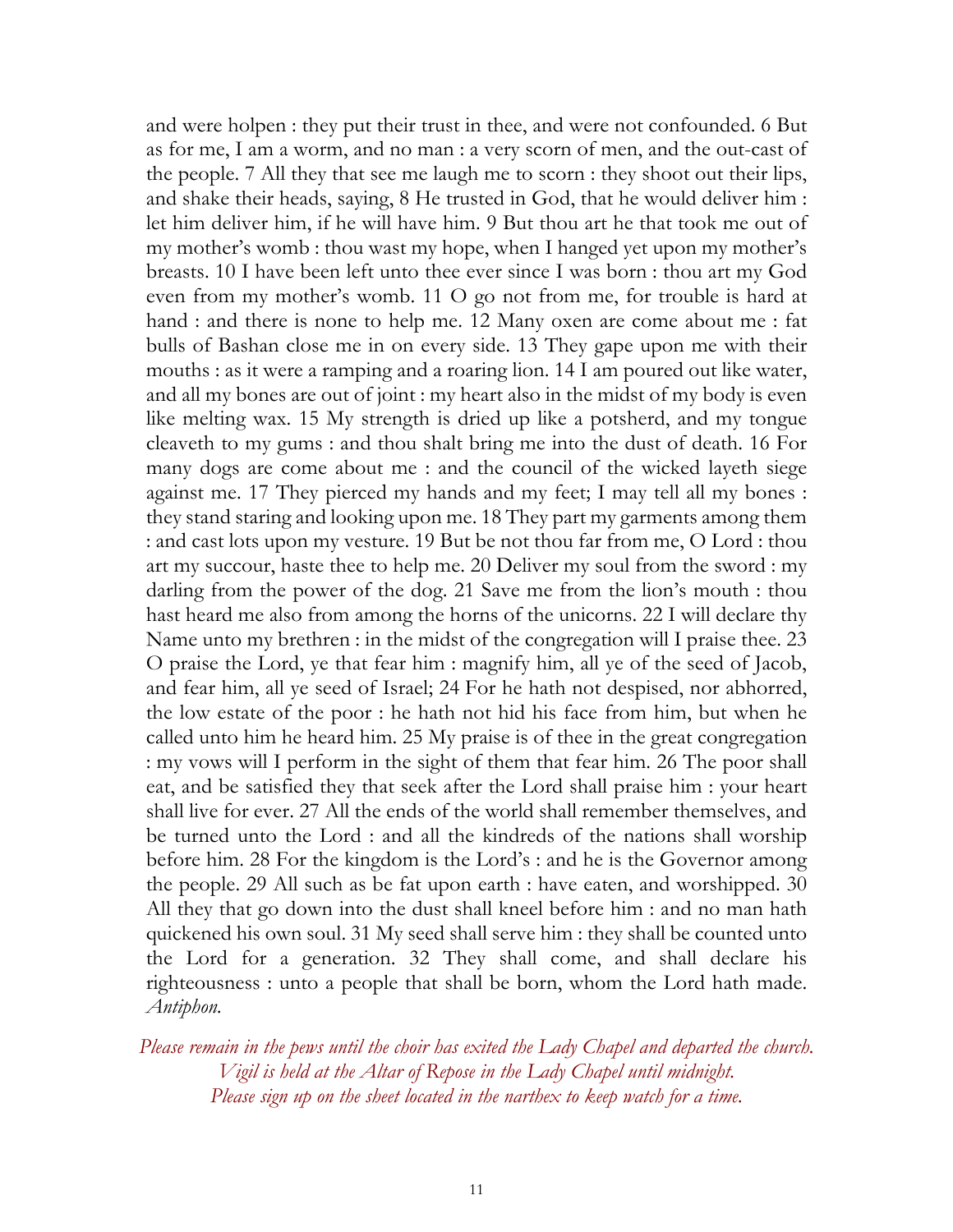# **THE WATCH AT THE ALTAR OF REPOSE**

And Jesus came out, and went, as was his custom, to the Mount of Olives; and the disciples followed him. And when he came to the place he said to them, "Pray that you may not enter into temptation." And he withdrew from them about a stone's throw, and knelt down and prayed, "Father, if thou art willing, remove this cup from me; nevertheless not my will, but thine, be done." And when he rose from prayer, he came to the disciples and found them sleeping for sorrow, and he said to them, "Why do you sleep? Rise and pray that you may not enter into temptation." While he was still speaking, there came a crowd, and the man called Judas, one of the twelve, was leading them. He drew near to Jesus to kiss him; but Jesus said to him, "Judas, would you betray the Son of man with a kiss?" *(Luke 22:39-48)*



*The Agony in the Garden of Gethsemane* (c. 1465) by Giovanni Bellini (c. 1430 *–* 1516). National Gallery, London, United Kingdom.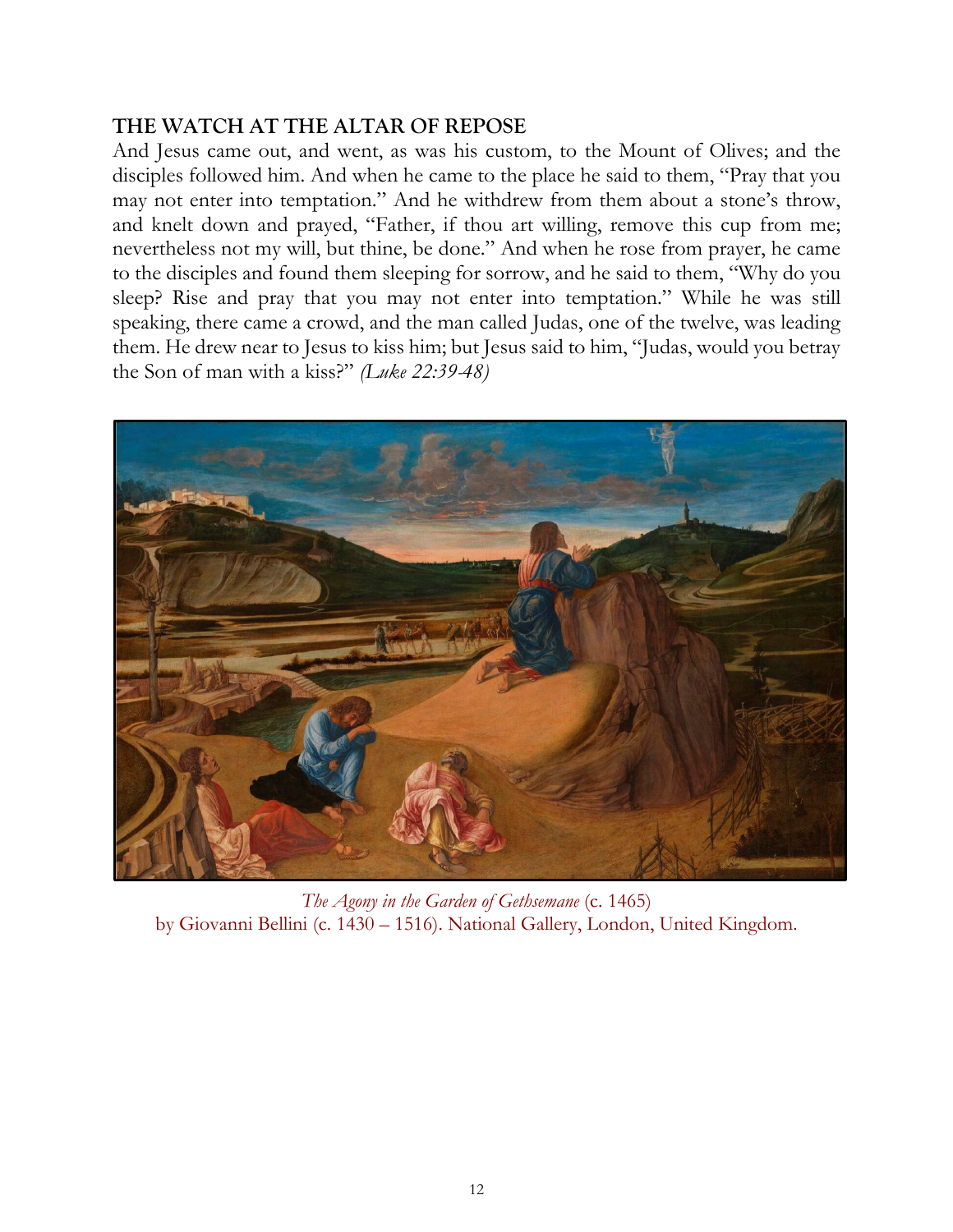*Remaining Holy Week & Easter Services*

#### **Good Friday**

15 April 2022 Solemn Liturgy & Mass of the Presanctified 12 noon *The Reproaches – Tomás Luis de Victoria (1548 – 1611) Crux fidelis – Jean IV, Roi de Portugal (1604 – 1656)*

> Stations of the Cross 5:30 pm

#### **Holy Saturday**

16 April 2022 The Great Vigil of Easter & First Mass of Easter 7:30 pm *Missa I (Lux et origo) – Plainchant Messe pour le Samedy de Pasques – Marc-Antoine Charpentier (1643 – 1704) Gloria in excelsis Deo – Thomas Weelkes (1576-1623)*

**Easter Day: The Sunday of the Resurrection**

17 April 2022 Morning Prayer & Low Mass 8 am Sunday School 9:55 am Solemn Mass 10 am *Missa Cellensis – Franz Joseph Haydn (1732 – 1809) with St. Dunstan Consort Sing ye to the Lord – Edward C. Bairstow (1874 – 1946) Gloria in excelsis Deo – Thomas Weelkes*

Festive Coffee Hour and Egg Hunt 11:30 am